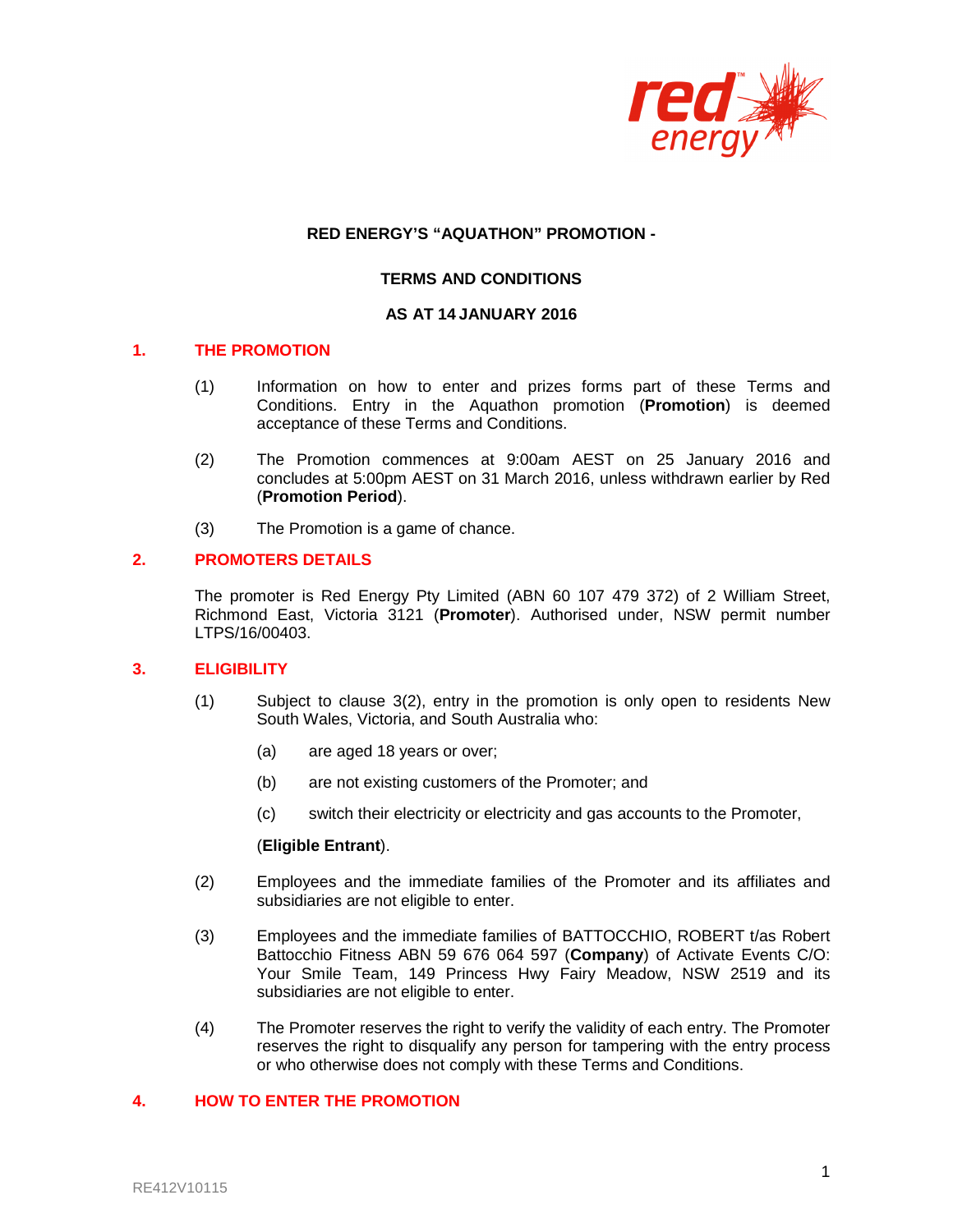

- (1) To enter the Promotion, an Eligible Entrant must:
	- (a) obtain the unique promotion reference code "AQUA" (**Promotion Reference Code**), which will be viewable in the advertising of the Promotion; and
	- (b) switch their electricity or electricity and gas accounts to the Promotion during the Promotion Period:
		- (i) if switching to the Promoter by telephone quote the Promotion Reference Code to the sales consultant; or
		- (ii) if switching to the Promoter via the Online Switch Form at www.redenergy.com.au/aquathon, enter the Promotion Reference Code where indicated; and
	- (c) still have their electricity or electricity and gas accounts with Red at the time of the Prize draw.
- (2) An Eligible Entrant who submits a valid entry will be an "Entrant" and their entry will be placed into the draw held in accordance with **clause 6**.
- (3) Entries received outside of the Promotional Period will be ineligible for entry. Entries are deemed to be received at the time of receipt by the Promoter. Records of the Promoter are final and conclusive as to time of receipt.

## **5. THE PRIZE**

- (1) The Promoter is offering Entrants the chance to win one of four (4) identical prizes. Each prize consists of one (1) \$500 credit to applied to their electricity and/or gas account with the Promoter, in accordance with the terms of clause 7 (**Prize**).
- (2) The total Prize pool is valued up to AUD\$2,000.

### **6. PRIZE WINNERS**

- (1) The Prize will be drawn by the Promoter via electronic draw at 12:00pm AEST on Thursday 14 April 2016 at the offices of Anisimoff Legal located at Level 5, 492 St Kilda Road, Melbourne 3000 (**Prize Draw**).
- (2) The first four (4) valid entries drawn for the Prize will win the Prize (**Winners**).
- (3) Within two (2) business days of the Prize Draw, the Promoter will notify the Winners by:
	- (a) email, at the email registered with the Promoter on their energy account;
	- (b) telephone, at the telephone number registered with the Promoter on their energy account; and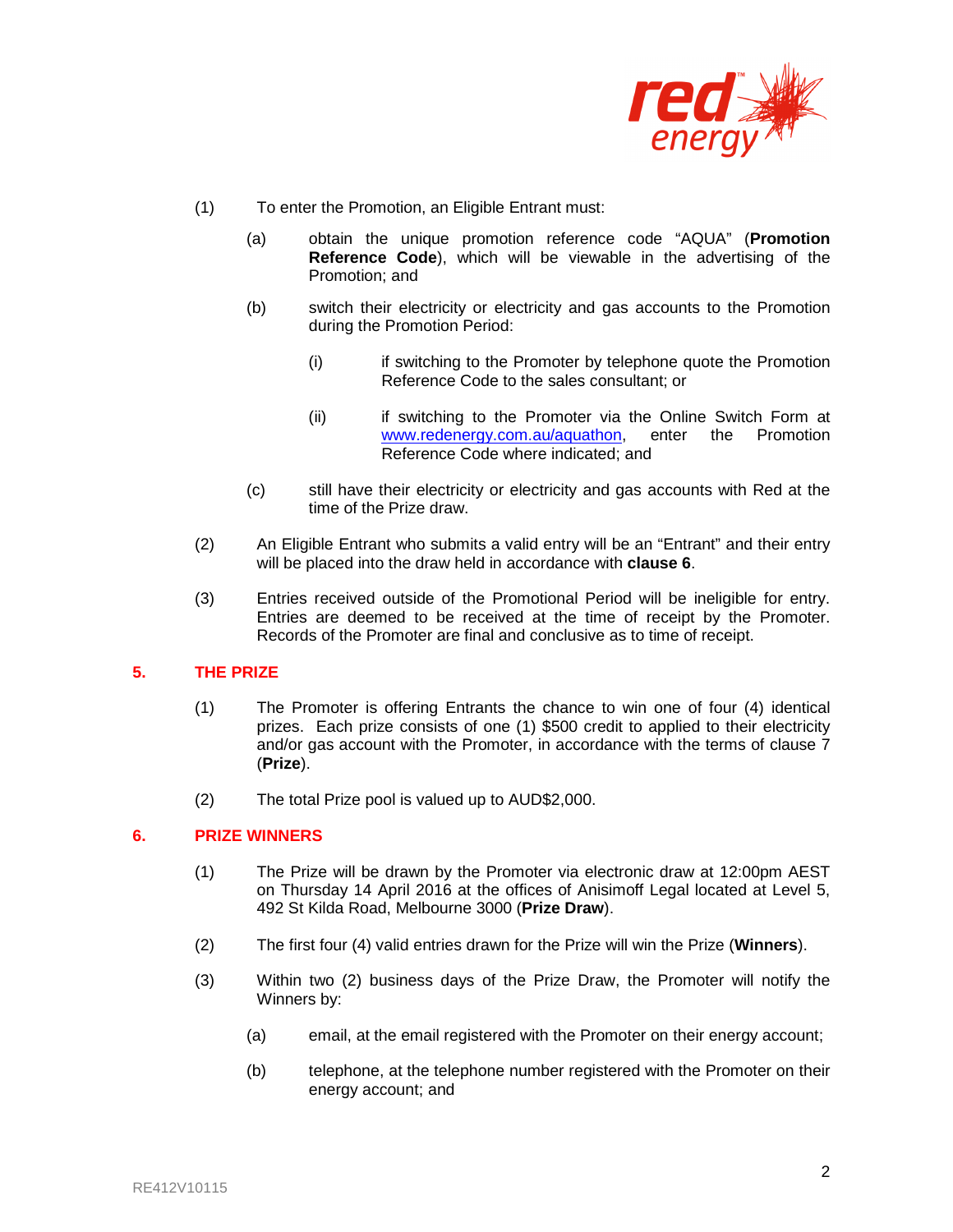

- (c) publishing the Winners' names on the Promoter's website at: www.redenergy.com.au/termsandconditions.
- (4) Within five (5) business days of the Prize Draw, the promoter will notify the Winner by publishing the Winner's name in The Australian newspaper.
- (5) If a Winner:
	- (a) responds within 3 months from receipt of the notification referred to in clause 6(3), they will have been deemed to have accepted the Prize (**Winner's Acceptance**); and
	- (b) fails to respond within 3 months from the receipt of the notification email referred to in clause 6(3), the Prize will be deemed unclaimed.
- (6) The Promoter may conduct such further draws as necessary for any unclaimed Prizes. The redraw will be conducted at the offices of Anisimoff legal in Victoria at 12:00pm AEST on Monday 18 July 2016, subject to any written direction given under applicable law. Winners of any unclaimed Prizes will be notified in the manner set out in clause 6(3).

# **7. PRIZE DETAILS**

- (1) The Prize will be supplied to the Winner in the form of a credit applied to their energy account with the Promoter, once the Promoter becomes the responsible retailer for their energy account, which the Winner can then use towards their energy bill. The Winner will need to nominate to the Promoter which fuel they would like the credit to be applied as follows:
	- (a) \$500 of electricity credit;
	- (b) \$500 of gas credit; or
	- (c) \$500 of combined electricity and gas credit.
- (2) The Prize will be applied to the nominated fuel(s) of the Winners energy account with the Promoter, which the Winner can then use towards their energy bill.
- (3) The Prize is not redeemable for cash and will be valid until exhausted; any unused Prize cannot be converted into cash and is not transferrable to other energy accounts, persons, or organisations.
- (4) If a Prize or receipt of it incurs a tax liability, the Winner is liable for payment of such tax.
- (5) The Promoter's decision is final and no correspondence will be entered into.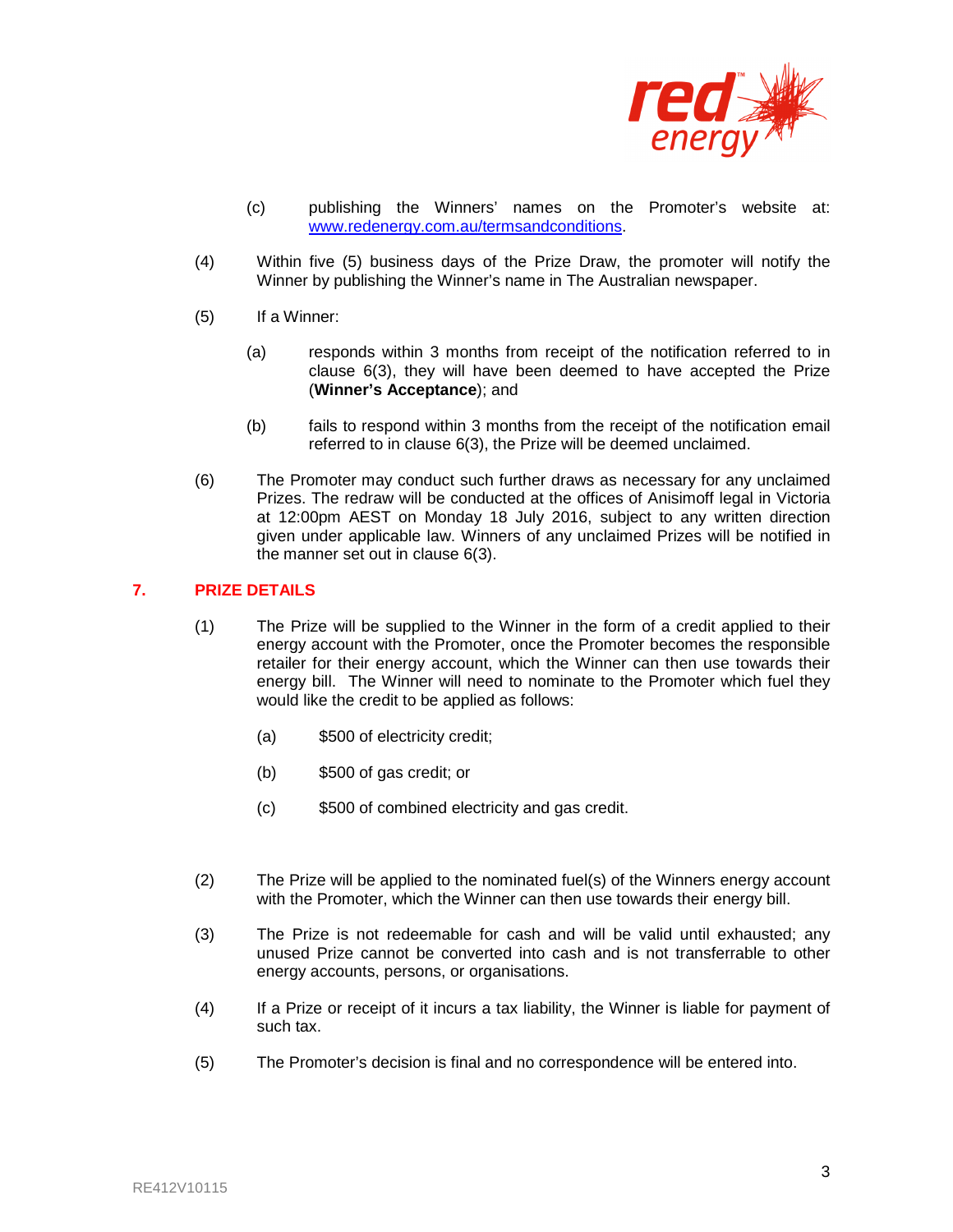

- (6) Subject to the State legislation and (if required) the approval of any relevant gaming authorities, the Promoter reserves the right to substitute the Prize in whole (or any of its components), with a substitute prize of equal or greater value and the Winner will be notified accordingly.
- (7) Acceptance of the Prize is deemed consent for the Promoter to use the Winner's details and photographs for promotional, marketing and publicity purposes on the Promoter's website or in other forms of social media or on other websites or in any other media used by the Promoter for an indefinite time without any further attribution, reference, payment or other compensation to the Winner.
- (8) The Winner's name may be published on the Promoter's social media platforms.

### **8. PRIVACY**

By entering this Promotion, each Entrant is taken to consent to the Promoter using the Entrant's personal information to administer the Promotion and disclosing the Entrant's personal information to organisations that assist the Promoter with administering the Promotion, and to third parties as required by law. If the information requested is not provided by the Entrant, the Entrant may not participate in the Promotion. For details about how the Promoter may use your information, and what your rights are under Australian privacy laws, please refer to the Promoter's Privacy Policy available at https://www.redenergy.com.au/privacy.

#### **9. LIABILITY**

- (1) Nothing in these Terms and Conditions limits, excludes or modifies or purports to limit, exclude or modify the statutory consumer guarantees as provided under the Competition and Consumer Act 2010 (Cth), or similar consumer protection laws in any other jurisdiction (**Non-Excludable Guarantees**).
- (2) Except for any liability that cannot by law be excluded, including the Non-Excludable Guarantees, the Promoter and its related bodies corporate (including their respective officers, employees and agents):
	- (a) exclude all liability (including negligence), for any personal injury; or any loss or damage (including loss of opportunity); whether direct, indirect, special or consequential, arising in any way out of the Promotion; and
	- (b) are not responsible for and exclude all liability (including negligence), for any personal injury; or any loss or damage (including loss of opportunity); whether direct, indirect, special or consequential, arising in any way out of: (a) any technical difficulties, equipment malfunction, any delayed email, any error, omission, interruption, deletion, defect, delay in operation or transmission, communications line failure, technical problems or traffic congestion on the internet or any website (whether or not under the Promoter or its related bodies corporates' control); (b) any theft, destruction, unauthorised access or third party interference of entries under this Promotion; (c) any entry or Prize claim that is late, lost, altered, damaged or misdirected (whether or not after